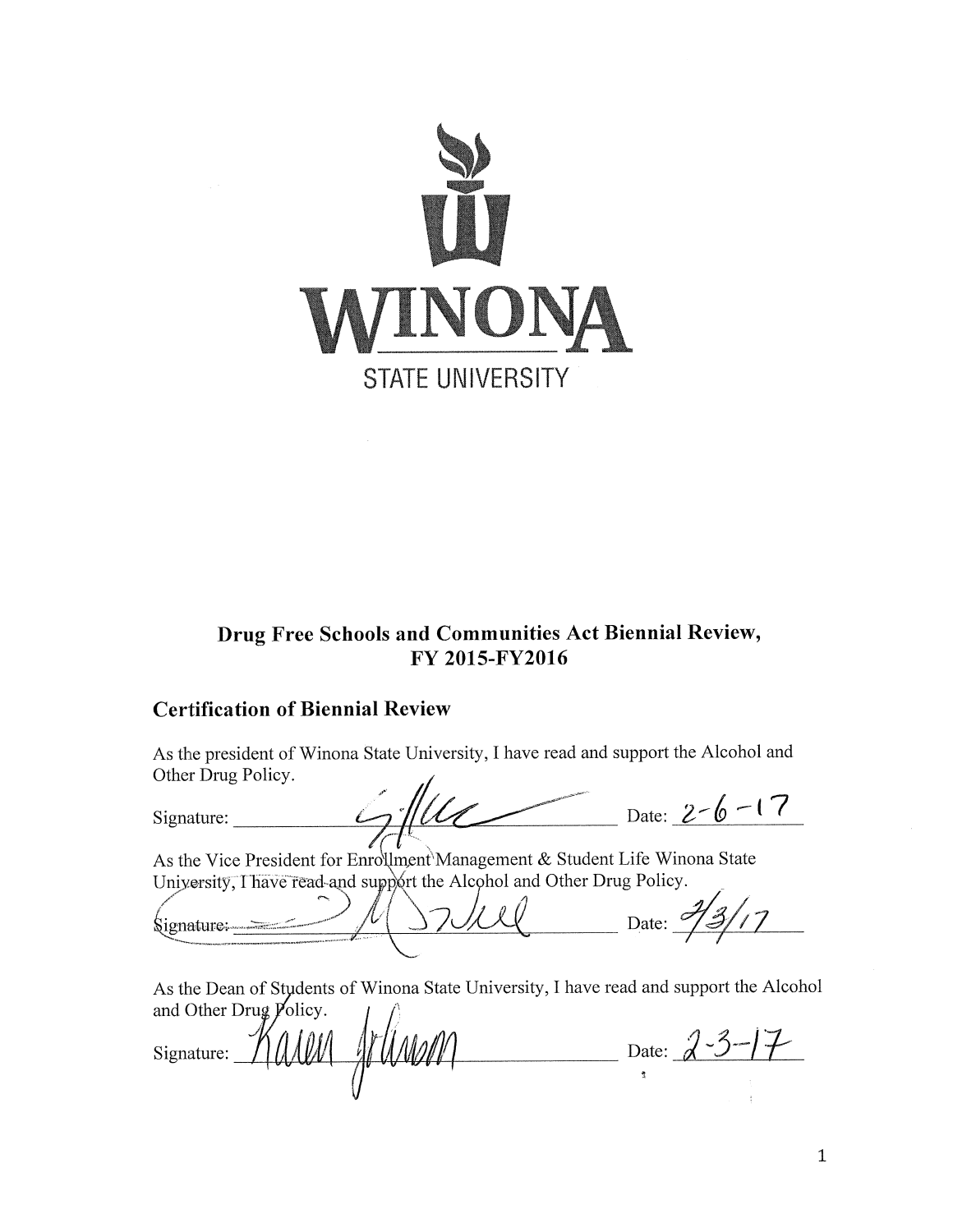The Drug Free Schools and Communities Act requires institutions of higher education to conduct a biennial review of their alcohol and other drug policies and prevention programs in order to identify and implement the needed changes. The biennial review has two objectives:

"1. To determine the effectiveness of, and to implement any needed changes to the Alcohol and Other Drug (AOD) prevention program, and 2. To ensure that campuses enforce the disciplinary sanctions for violating standards of conduct consistently (DeRicco, 2006, p.13)"

The following is a report resulting from the Biennial Review of Winona State University's alcohol and other drug prevention program implementation and policy enforcement for the 2014-2015 and 2015-2016 academic years.The biennial review report can be found on the Health Promotion webpages under the Alcohol & Drug Prevention tab on the left side of the page. The report can also be requested by contacting the Health & Wellness Promotion Coordinator in Health & Wellness Services.

## **Alcohol & Other Drug Prevention Program Goals**

Winona State University's AOD prevention program goals include:

- Foster changes in and beyond Winona State University to decrease illegal and high risk use of alcohol and other drugs while improving academic success, retention and wellbeing of all students in fulfilling WSU's mission "A Community of Learners Improving Our World".
- Educate students via peer education methodologies and high quality evidence based programs in alcohol and other drug use prevention.
- Engage students in all aspects of research and program development to assure high quality and appropriate prevention messages that resonate with the student population.
- Empower Students via peer education methodologies to make informed lifetime decisions regarding substance use and abuse.
- Develop and increase partnerships and collaboration with University entities and with other local community, state and national partners.
- Provide a reasonable level of care for individuals through AOD education, counseling and referral for treatment.
- Provide a safe and welcoming campus environment where students in recovery can receive support while working towards degree completion.

## *Recommendations for Next Biennium*

- Review and update the strategic plan for ongoing growth and development of current alcohol and other drug prevention and education programs.
- Update current sanction schedule for accuracy in implementation and effectiveness.
- Update and improve the annual notice procedures for students and employees.
- Explore opportunities to evaluate and implement additional evidence-based campus prevention strategies to address "other drug use" by students including marijuana, plant food, and misuse of prescription drugs.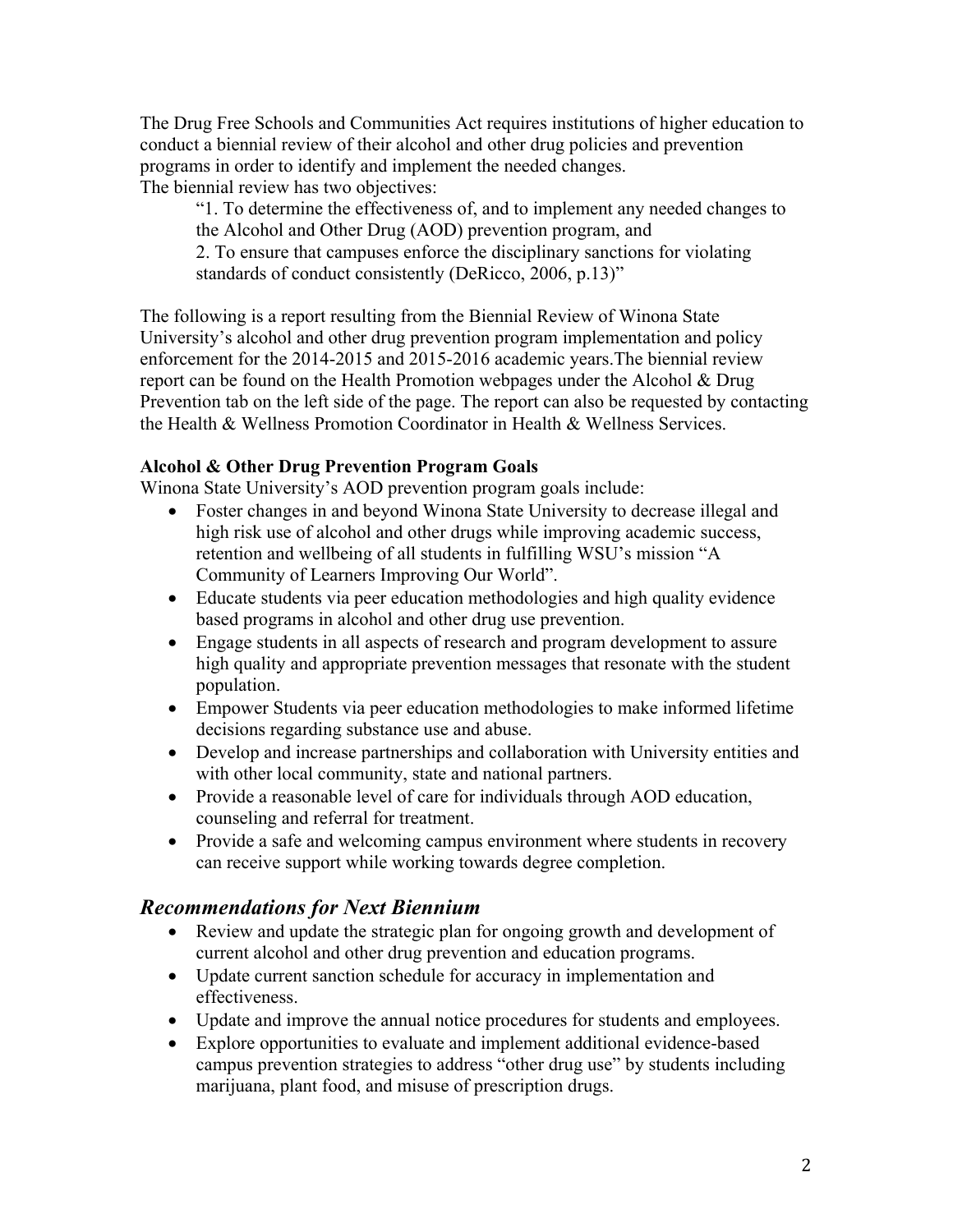# **Winona State University Alcohol & Other Drug Prevention Program Elements**

WSU Health & Wellness Services utilizes the typology matrix provided by the Higher Education Center for Alcohol and Other Drug and Violence Prevention.

| Winona State University Typology Matrix                                                                                                          |                                                                                                                  |                                                                                                                                                                                                                                                                                                           |                                                                                                                                                                                                                                                                                           |                                                                                                                                                                                                                                 |                                 |
|--------------------------------------------------------------------------------------------------------------------------------------------------|------------------------------------------------------------------------------------------------------------------|-----------------------------------------------------------------------------------------------------------------------------------------------------------------------------------------------------------------------------------------------------------------------------------------------------------|-------------------------------------------------------------------------------------------------------------------------------------------------------------------------------------------------------------------------------------------------------------------------------------------|---------------------------------------------------------------------------------------------------------------------------------------------------------------------------------------------------------------------------------|---------------------------------|
|                                                                                                                                                  | Individual                                                                                                       | Group                                                                                                                                                                                                                                                                                                     | Institution                                                                                                                                                                                                                                                                               | Community                                                                                                                                                                                                                       | State $\&$<br>Federal<br>Policy |
| Knowledge, Attitudes,<br><b>Behavioral Intentions</b><br>Cognitive/Behavioral<br>Motivational<br>Enhancement<br>Education/Awareness<br>$\bullet$ | E CheckUp To Go<br>Programs<br>(Referred)<br>Motivational<br>Interviewing<br>through E CheckUp<br>To Go Programs | Choices: Getting the Facts<br><b>Courses: Group Based</b><br>Education<br>Residence Life Student Staff<br>Training<br>Order In Programming through<br><b>Health Promotion</b>                                                                                                                             | New Student Orientation: Campus<br>Speaker and group discussion<br>courses<br><b>Orientation Semester Course</b><br>Grant funded prevention programs<br>through Minnesota Department of<br>Human Services, Alcohol and<br>Other Drug Abuse Division. (<br>Winona Partners for Prevention) |                                                                                                                                                                                                                                 |                                 |
| <b>Environmental Change</b><br><b>Alcohol Free Options</b><br>Normative Environment<br>Policy Enforcement<br>$\bullet$                           | Conduct sanctions<br>for alcohol and<br>drug policy<br>violations<br>E CheckUp To Go<br>programs (referred)      | Alcohol Free Programing<br>Occurring on a regular basis:<br>Intramurals, UPAC Events,<br>RHA Events, Residence Life<br>Staff Events, Student<br>Organization Events, Athletic<br>Events, Etc.<br>Health Promotion Special Event<br>Programming: Breakfast with<br>Champions & Party $\omega$ The<br>Well. | Alcohol & Drug Free Campus<br><b>Annual Policy Notification</b><br>Programs<br>SAFE Survey (Alcohol & Other<br>Drug Norms)<br>Boynton College Student Health<br>Survey<br><b>WSU Amnesty Policy</b><br>H&WS Monitoring, Learning and<br><b>Evaluation Committee (HERS</b>                 | <b>Crime Prevention</b><br>Taskforce<br>(Community/Law<br>Enforcement/<br>University)<br>Social Host<br>Ordinance, City,<br>2012<br>Participation in<br>Winona County<br>Alliance for<br><b>Sustenance Abuse</b><br>Prevention. |                                 |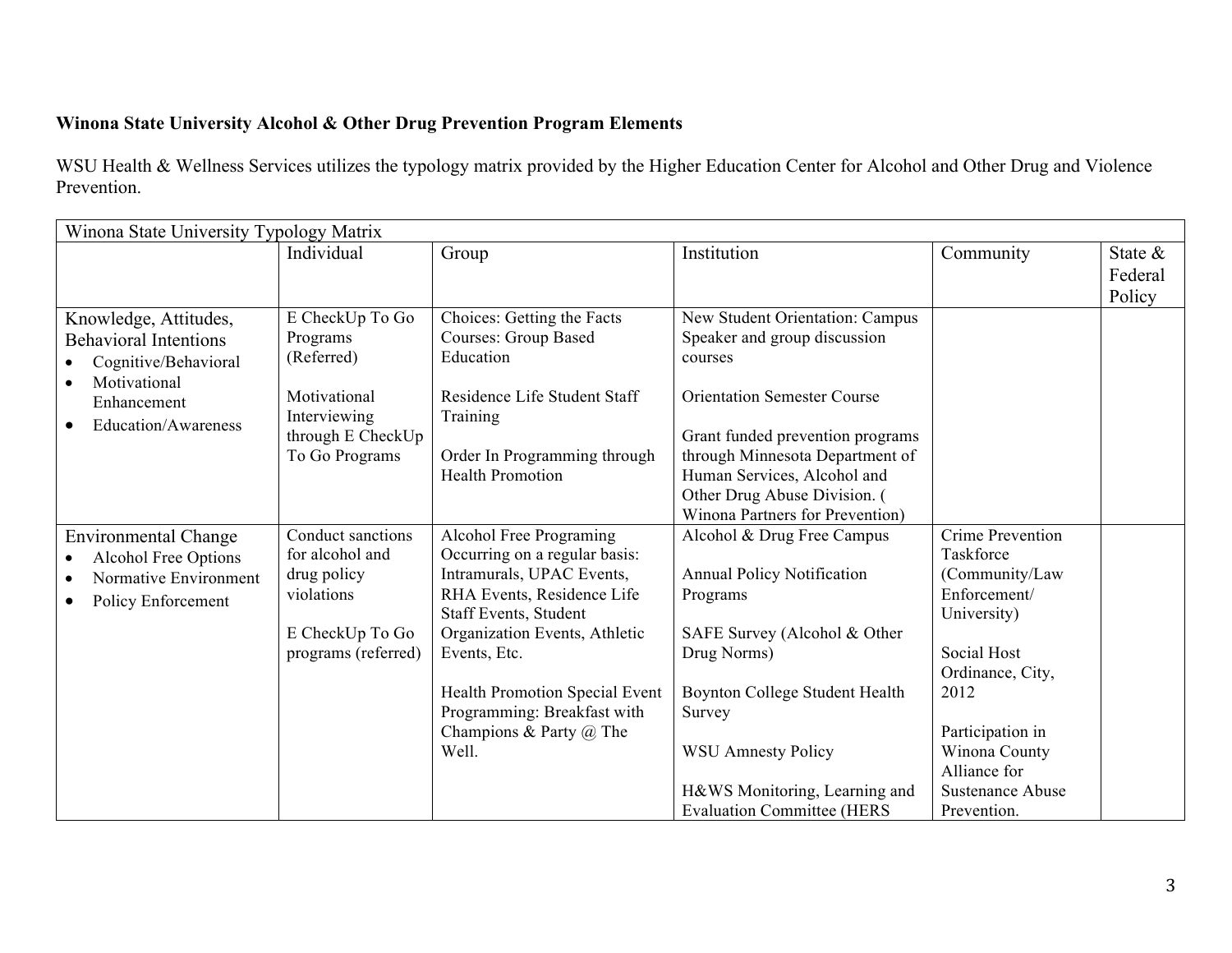|                          |                                                                                                                       |                         | Practicum, Assessment Day and<br>Focus Groups, etc.)<br>Conduct & Prevention Team                                     |                             |  |
|--------------------------|-----------------------------------------------------------------------------------------------------------------------|-------------------------|-----------------------------------------------------------------------------------------------------------------------|-----------------------------|--|
| <b>Health Protection</b> | RA Security<br>Rounds/Social<br>Rounds<br>Security-Welfare<br>Checks<br>Magnets on Policy<br>and Alcohol<br>Poisoning | Recovery Warriors Group | <b>BAIT</b> (Behavioral Assessment<br>Intervention Team)<br><b>Friday Morning Classes</b><br><b>Security Shuttles</b> | Winona Transit Safe<br>Ride |  |
| Intervention/Treatment   | Community<br>Referrals if Needed                                                                                      |                         |                                                                                                                       |                             |  |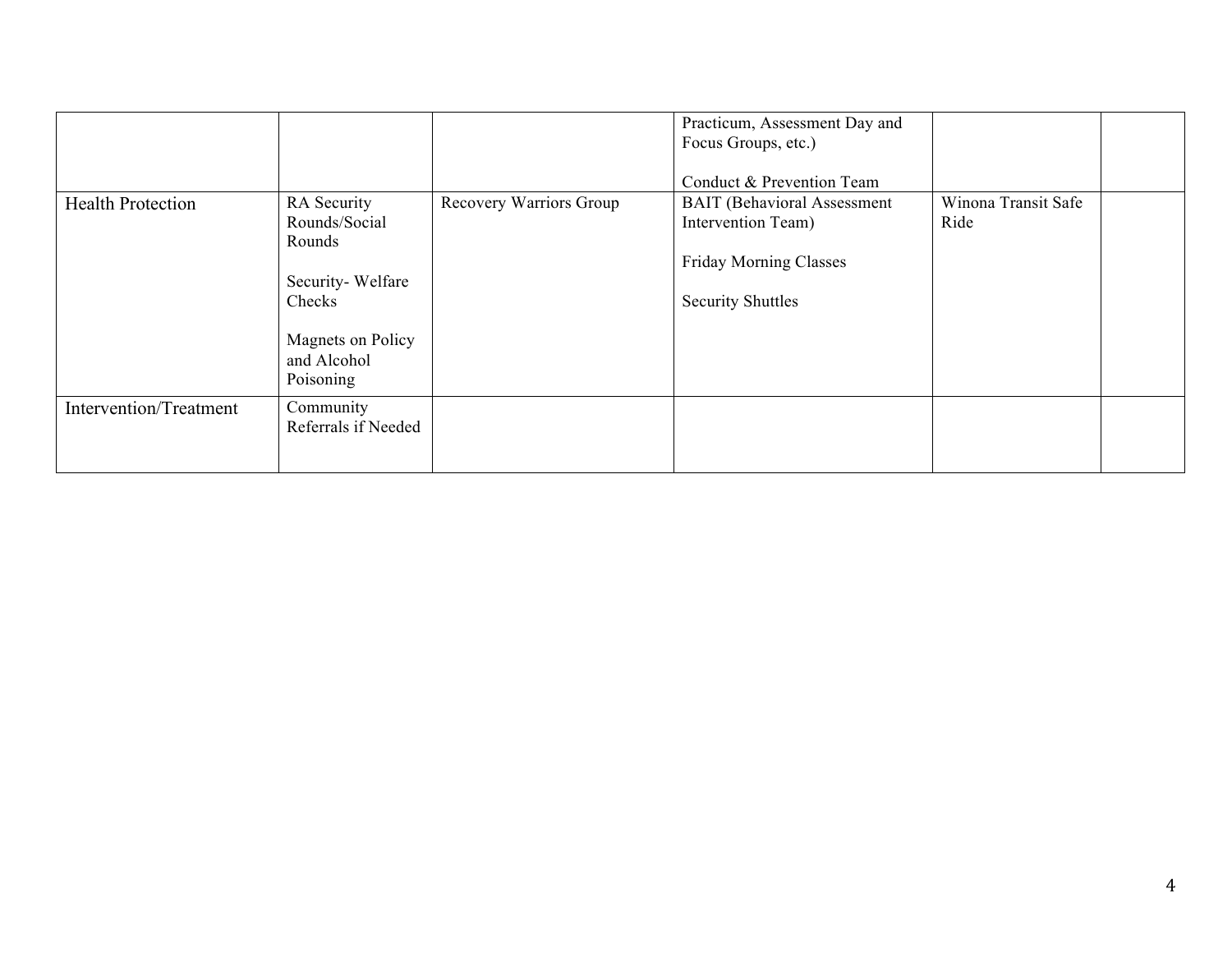## **Affecting Knowledge, Attitudes and Behavioral Intentions**

This category of activities includes cognitive/behavioral strategies, motivational enhancement, and educational/awareness programming. These are aimed at "changing people's knowledge, attitudes, skills, self efficacy, and behavioral intentions regarding reduced alcohol use" (Langford and DeJong, 2008, p.5).

### *Motivational Enhancement*

#### *E CheckUp To Go Programs*

WSU offers E CheckUp To Go Programs for both Alcohol and Marijuana use to give students personalized evaluation of their use, negative consequences, and social norms clarification. Students may either self refer or be required to complete the assessment(s) as part of university adjudication. The E CheckUp To Go Programs are developed and produced by San Diego State University. In addition to the web based assessment, WSU utilizes trained staff, including the Health Promotion Coordinator and a graduate assistant to provide a motivational interview for students once the assessment is completed.

## *Education/Awareness*

## *Choices: Getting the Facts*

In addition to E CheckUp To Go programs, WSU offers a 1 hour group based interactive alcohol abuse prevention program called Choices: Getting the Facts. This course utilizes the interactive journaling curriculum to engage students in self-reflection and discussion about facts, risks and norms associated with alcohol while equipping them with information, strategies and skills to make wise decisions. The course is taught by a trained graduate assistant in Health & Wellness Services. The curriculum is based upon research by the University of Washington Addictive Behaviors Research, which has been recognized by NIAAA and SAMHSA as leading alcohol abuse prevention for college students. Students may either self-refer or be required to complete the course as part of university adjudication.

#### *New Student Orientation*

During first year student orientation, "Be the Life of the Party Alcohol Free" presentation by Adam Lo Dolce is a large group interactive presentation including information on social confidence, consequences of alcohol, self-expression, and norms clarification. Adam has spoken at both the Fall 2012 and Fall 2013 First Year Orientation Events.

#### *Training/Professional Development*

Various campus departments request alcohol and other drug prevention programs through Health & Wellness Services' Health Promotion Office for student staff training and education such as Residence Life and Housing, Freshman Orientation Committee, etc.

#### *Order In/Don't Cancel That Class Programming*

Order In and Don't Cancel That Class Programming are a set of 1 hour group based educational sessions offered by the staff of the Health Promotion Office to student groups/organizations, departments, university programs and professors utilizing participatory approaches in numerous topics. All of the programs have evaluation tools, handouts and facilitator guide. The health promotion staff consists of trained graduate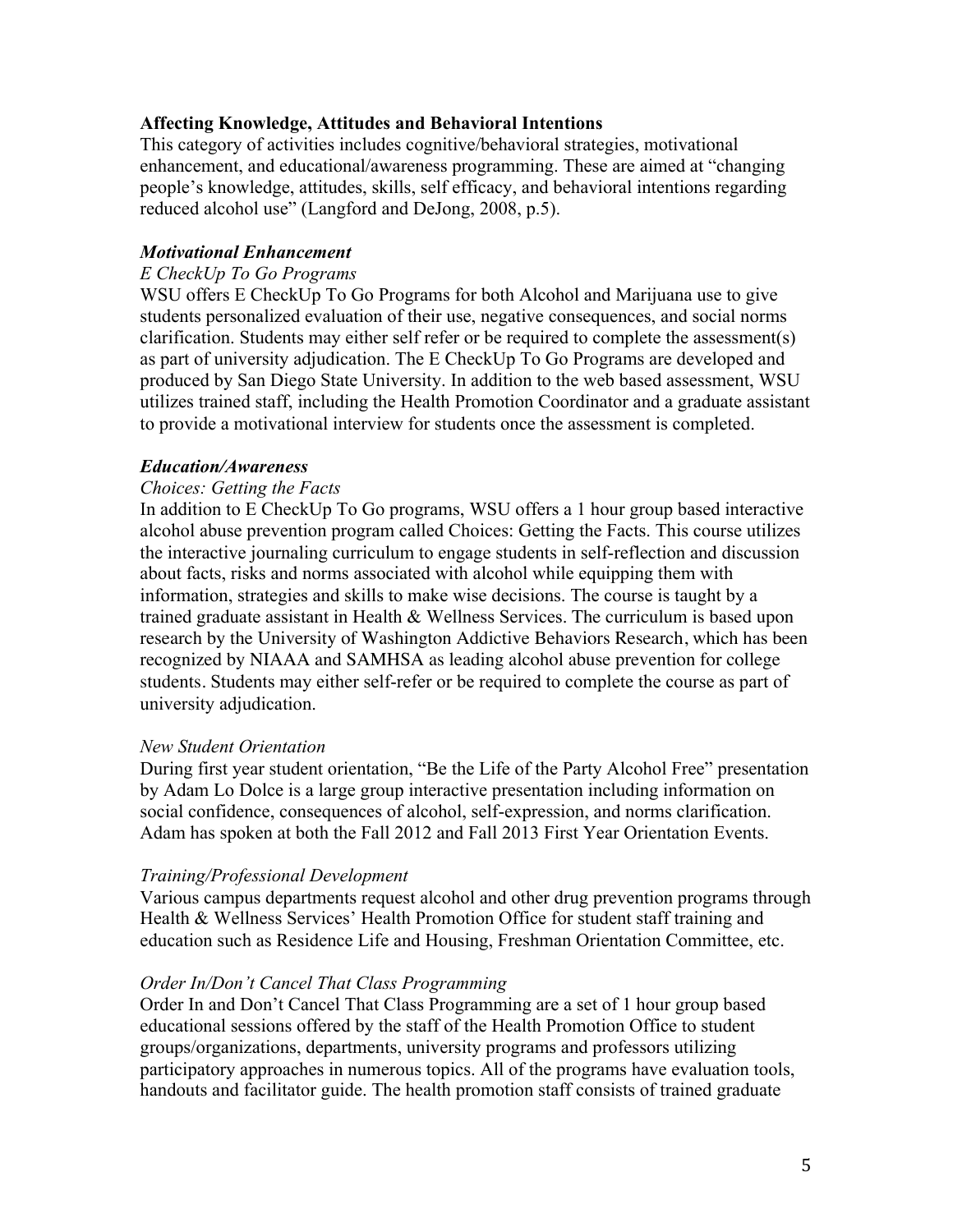assistants and trained peer educators. Topics include: nutrition, stress, sleep, sexual health, mental health/suicide prevention, alcohol and other drugs, digital life presence, gender based violence (stalking, harassment, sexual assault, etc.) and more.

## *Winona Partners for Prevention*

Winona Partners for Prevention is a campus community coalition working to reduce under age alcohol consumption and marijuana use among young adults within the city of Winona. Established in Spring 2015 the group has completed a prioritization of needs and local conditions and plans to implement new practices and prevention programs in the next biennium.

## **Environmental Management**

Environmental management strategies are those that seek to eliminate or modify the environmental factors that contribute to the problem (Langford and DeJong, 2008). There are five categories of environmental management: alcohol free options, alcohol marketing/promotion, promoting a healthy normative environment, reducing alcohol availability and policy development and enforcement (DeRicco, 2006).

## *Alcohol Free Options*

#### *University Programming & Activity Committee (UPAC)*

The University Programming & Activity Committee (UPAC) sponsors numerous alcohol free events multiple nights of the week throughout the academic year on a regular basis. All programming is designed to attract students to events on campus rather than off campus events events.

#### *Residence Life Alcohol Free Housing and Programming*

WSU Housing and Residence Life continues to offer substance free housing and programing to students on a regular basis. West Campus Residential Houses with unique house interests (health & wellness, global awareness, leadership, Mississippi River, outdoor adventure and career exploration) offer students a multitude of alcohol free classroom events and outside the classroom events.

#### *Mugshots Coffee House- Housing and Residence Life*

Mugshots is a free coffeehouse-styled entertainment venue planned and implemented by Housing Staff and residents who take the "mugshots" class. The events are every Thursday night with a rotating focus between various styles of music, poetry and movies. This is a designated alcohol alternative event.

#### *Ongoing Alcohol Free Activities*

The Office of Community Engagement provides numerous community volunteer opportunities and service learning projects throughout the university community. Numerous campus departments/programs offer alternative spring break trips annually. According the Office of Community Engagement, 70% of WSU students report participating in some form of volunteering or service learning activities completing 250,000 hours of volunteering and service learning activities annually.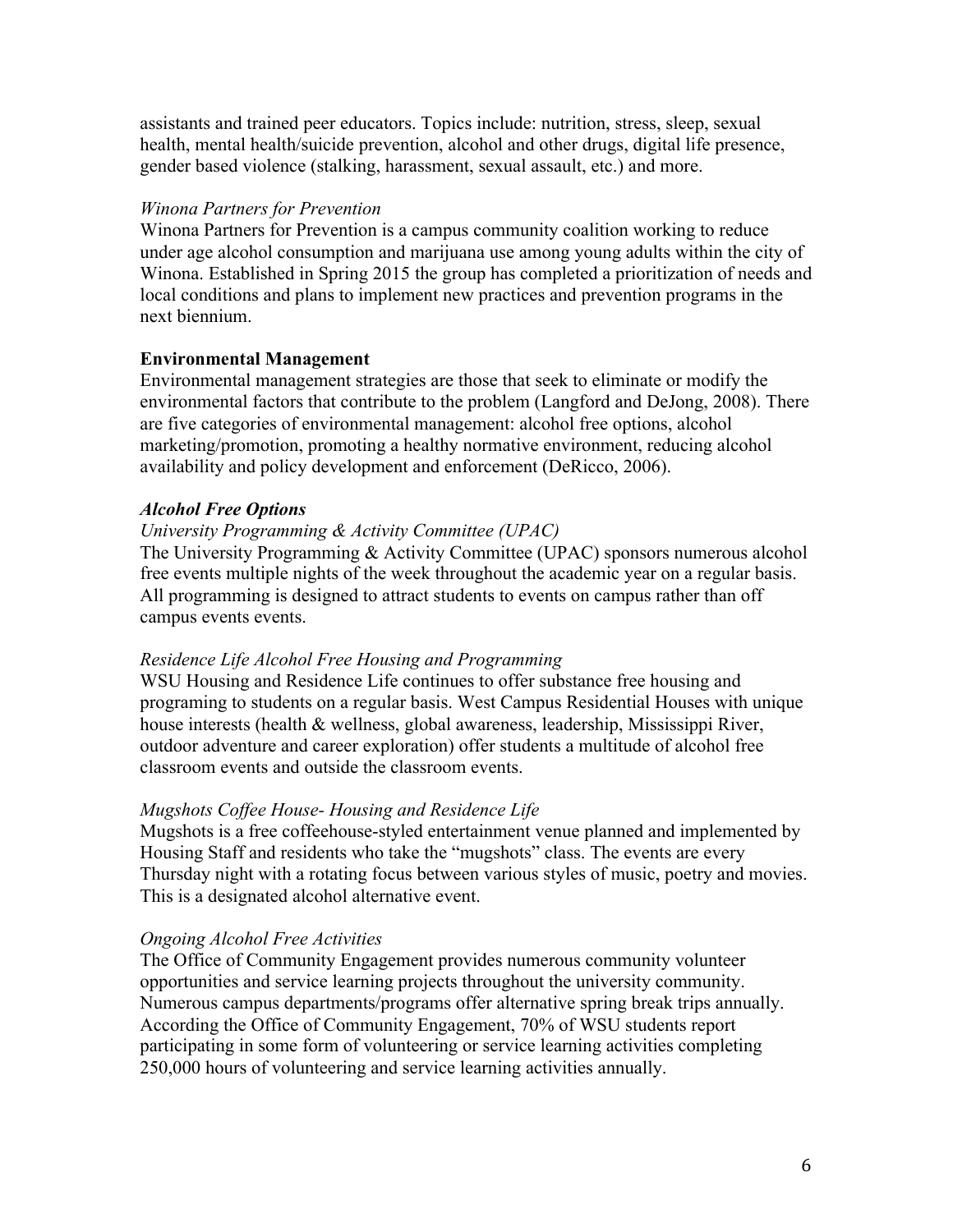## *Campus Building Space*

The University provides a student union, Kryzsko Commons that is open until 2:00am during the academic year. The Integrated Wellness Complex Fitness Center is open until 10pm 7 days a week and offers numerous intramural sports leagues. The campus library, Krueger Library, is also open late until 1:00am Sunday- Thursday.

### *Alcohol Marketing/Promotion*

The campus alcohol and other drug policy restrict alcohol related marketing in all university publications, by student organizations and on-campus in general. The alcohol and other drug policy also restrict sponsorship by the alcohol industry for on-campus events and University events taking place off campus.

#### *Promoting a Healthy Normative Environment*

The University continues to promote a healthy normative environment through multiple ways including social norms messaging across campus. The Student Alcohol and Other Drug, Facts and Education Survey (S.A.F.E.) is facilitated annually by Health & Wellness Services. SAFE survey is sent to all first year students prior to arriving to campus and six weeks post arriving to campus. Social norms are garnered from this survey and shared in numerous digital marketing channels across campus. In addition to the SAFE Survey, the University has administered the College Student Health Survey conducted by Boynton Health Services, University of Minnesota, to students in the past.

The University offers core classes on Friday mornings. Scheduling Friday classes is one area of prevention that requires a closer look at WSU, as it is identified as a Tier 3 strategy by the NIAAA. Fall 2014 491 classes met on Friday Mornings and 481 classes met on Friday Mornings in Spring 2014. Currently in Fall 2015 289 classes met on Friday Mornings and 309 classes met on Friday Mornings in Spring 2016.

On August 1, 2013, the state of Minnesota passed a state statue providing immunity from prosecution for individuals who seek medical assistance for friends who require medical assistance due to intoxication. Prior to this legislation, the University had established an amnesty policy for students seeking medical assistance for friends who require medical assistance due to intoxication. The University amnesty policy goes beyond alcohol, but also provides immunity for students consuming other substances in situations requiring medical assistance.

## *Reducing Alcohol Availability*

The University restricts alcohol on campus with rare exceptions (e.g., alumni awards dinner) and can only be served at the discretion of the University President. Given that alcohol is restricted on campus, there is no alcohol allowed in the residence halls or apartments on campus.

The illegal use, possession, distribution, manufacture or sale of any controlled substance, drugs, or alcoholic beverages is prohibited for individual students and/or student organizations at University events on or off-campus and on travel status when representing the University (e.g., as a member of athletic team, sports club, Student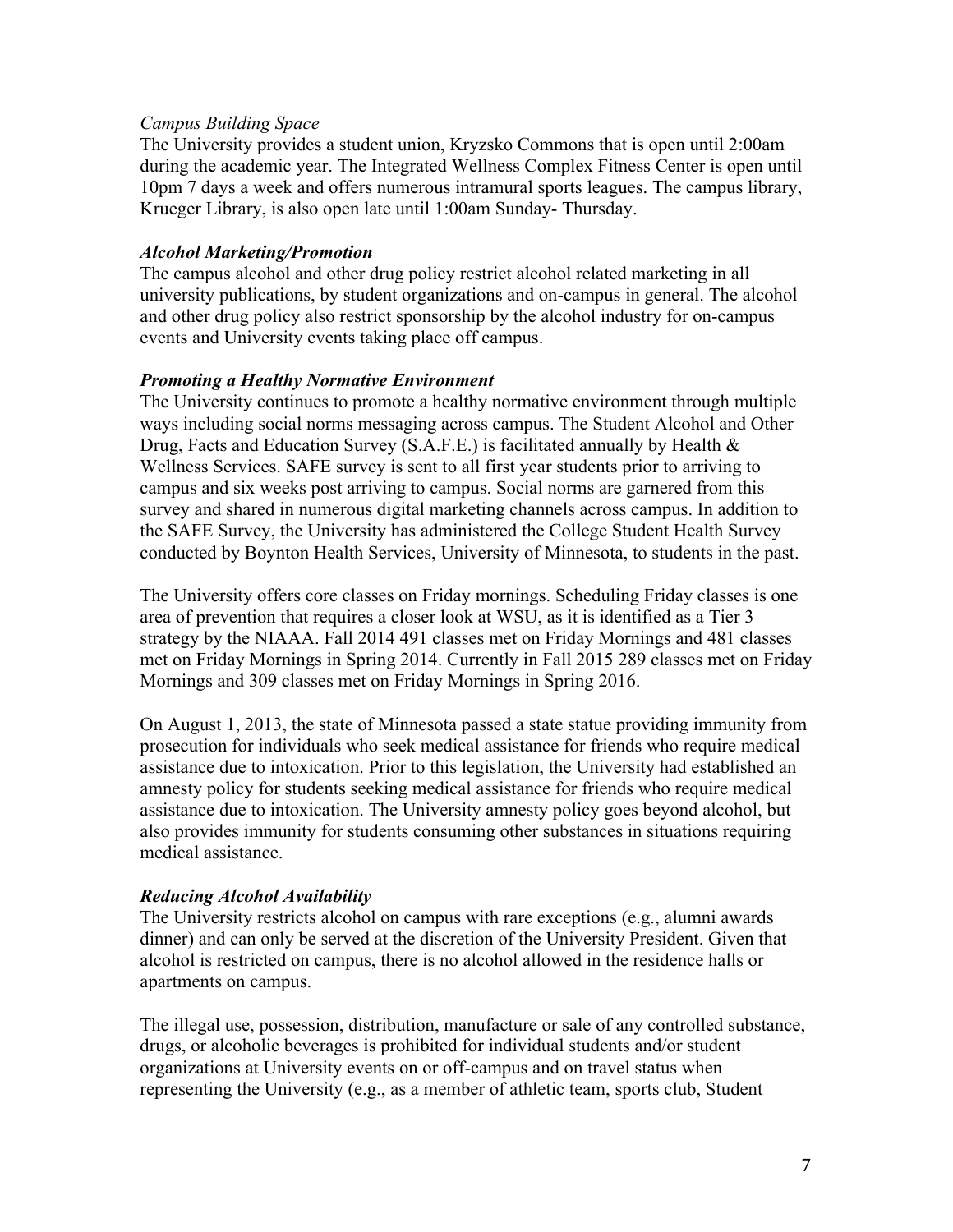Senate, student organizations and groups, member of a University group, delegation, etc.).

Further restrictions or allowances for legal and responsible use of alcohol may apply to individual students or student groups on travel status, based on the specific program's needs and direction of the faculty or staff supervisors/ advisors.

The University's alcohol and other drug policy is comprehensive in scope, the policy clarifies expectations for student's off-campus, prohibits disruptive use of alcohol (aimed at student drinking off-campus and causing problems on-campus), and restricts alcohol advertising, among other areas addressed. The policy is supported and supports other policies that already exist such as:

- Winona State University Hazing Policy: http://www.winona.edu/sld/hazingpolicy.asp
- Winona State University Student Conduct Code: http://www.winona.edu/sld/studentconductcode.asp
- Winona State University Residence Life and Housing Handbook: http://www.winona.edu/housing/Media/Housing\_Policies\_Proc\_Handbook\_2014-15\_In\_Order.pdf

The data below is from the University's most recent Security Report required by the Clery Act. This shows the number of persons arrested for liquor and drug law violations and referred for alcohol or other drug policy violations during the calendar years of 2014 and 2015. Data for 2016 is not available at time of biennial review.

|                                                        | 2015 |     |
|--------------------------------------------------------|------|-----|
| Liquor law arrests                                     | 2014 | 12  |
| Liquor law violations referred for disciplinary action | 2015 | 388 |
|                                                        | 2014 | 387 |
|                                                        | 2015 |     |
| Drug law arrests                                       | 2014 |     |
| Drug law violations referred for disciplinary action   | 2015 | 40  |
|                                                        | 2014 | 31  |

## *Sanction Programming for Students Referred for Conduct Action*

Choices: Getting the Facts is designed for students referred for conduct action. Students are referred through student conduct violations involving alcohol or marijuana. Currently, one level of Choices: Getting the Facts is offered and two E CheckUp To Go Programs for alcohol and marijuana, respectively. However, decisions are made by hearing officers who base all decisions individually for the best outcome in each case.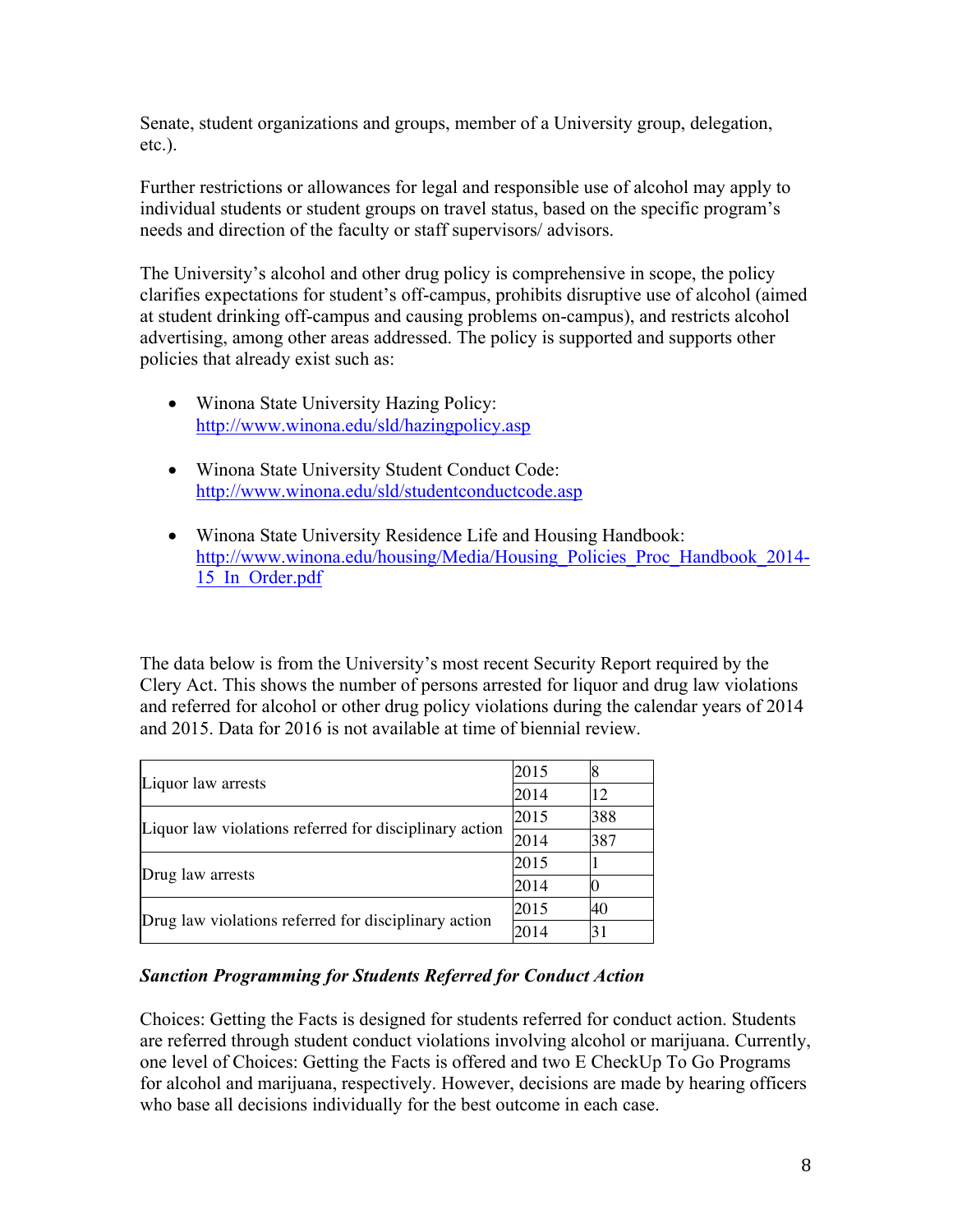## *1st Time Alcohol Offense*

- Choices: Getting the Facts
- Additional Sanctions as assigned by staff (Director of Student Conduct & Citizenship or Housing and Residence Life Professional Staff).

# *2nd Time Alcohol Offense*

- E CheckUp To Go: Alcohol including a 30 minute motivational interview with Health Promotion Graduate Assistant.
- Additional Sanctions as assigned by staff (Director of Student Conduct & Citizenship or Housing and Residence Life Professional Staff).

## *3rd Time Alcohol Offense*

- Obtain External Alcohol and Other Drug Assessment.
- Housing Contract Terminated- \$800 Cancelation Cost.
- Possible suspension from University.
- Additional Sanctions as assigned by staff (Director of Student Conduct & Citizenship or Housing and Residence Life Professional Staff).

## *1st Time Marijuana Offense*

- E CheckUp To Go: Alcohol including a 30 minute motivational interview with Health Promotion Graduate Assistant.
- Additional Sanctions as assigned by staff (Director of Student Conduct & Citizenship or Housing and Residence Life Professional Staff).
- Housing Contract Terminated- \$800 Cancelation Cost.

# *2nd Time Marijuana Offense*

- Obtain External Alcohol and Other Drug Assessment.
- Housing Contract Terminated- \$800 Cancelation Cost.
- Possible suspension from University.
- Additional Sanctions as assigned by staff (Director of Student Conduct & Citizenship or Housing and Residence Life Professional Staff).

## *Choices Attendance (Required for Adjudication*) Fall 2014- 104 attended Spring 2015- 109 attended 5 no shows Fall 2015- 71 attended 7 no shows Spring 2016- 79 attended 3 no shows Total 363 attended 15 no shows

|                     | ECheckUp To Go Alcohol (Required for Adjudication) |
|---------------------|----------------------------------------------------|
| Fall 2014-          | 5 attended                                         |
| <b>Spring 2015-</b> | 4 attended                                         |
| Fall 2015-          | 9 attended 3 no shows                              |
| Spring $2016$ -     | 8 attended                                         |
| Total               | 26 attended 3 no shows                             |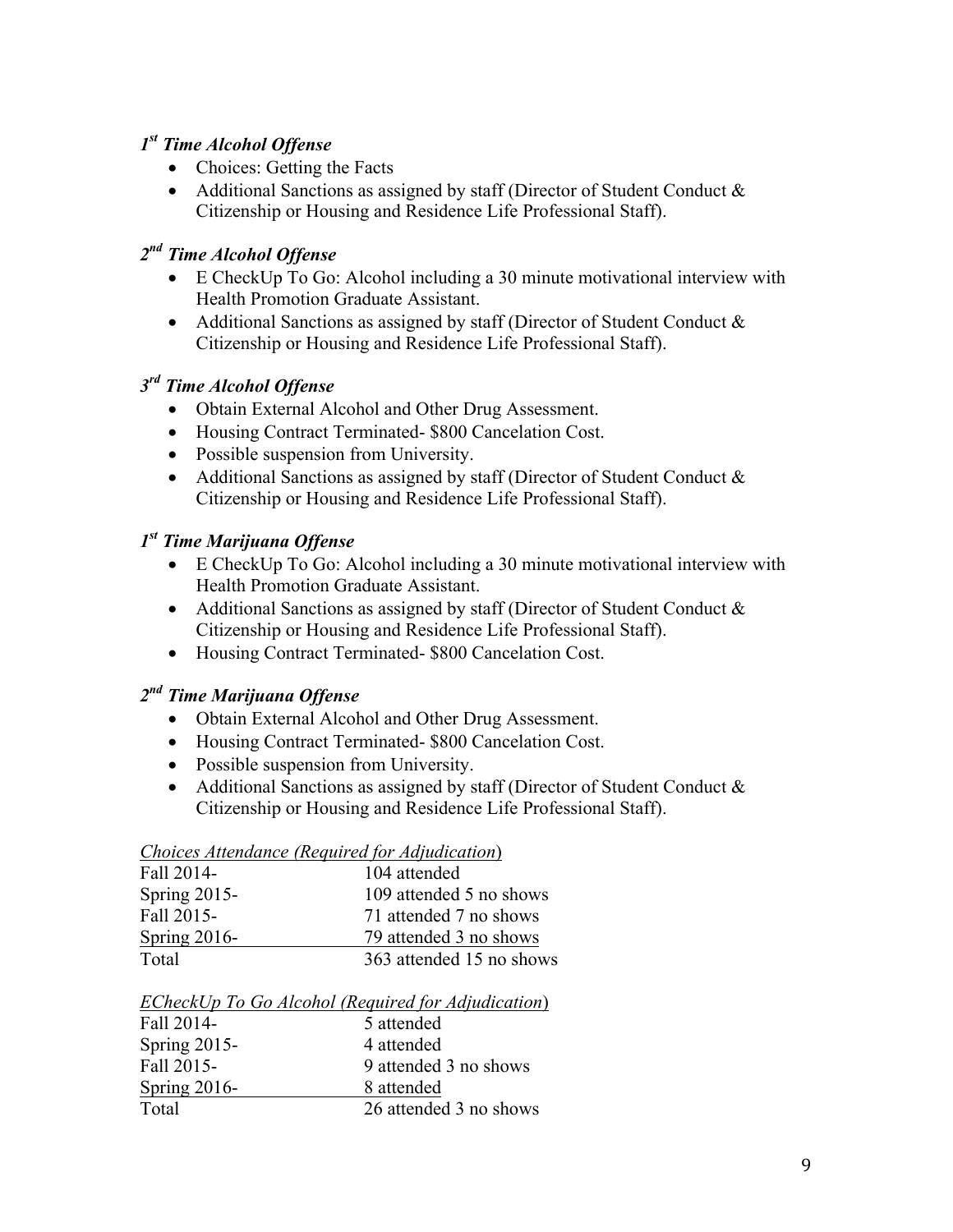|                 | ECheckUp To Go Marijuana (Required for Adjudication) |
|-----------------|------------------------------------------------------|
| Fall 2014-      | 14 attended                                          |
| Spring $2015$ - | 5 attended                                           |
| Fall 2015-      | 4 attended 1 no shows                                |
| Spring $2016$ - | 6 attended                                           |
| Total           | 29 attended 1 no shows                               |

#### *Health Protection*

Security guards and residence life staff members are trained to be alert, while monitoring residence halls and patrolling the campus, for students or others on campus who show signs of incapacitation and may be in need of emergency medical treatment. The prompt intervention of these individuals has been critical in particular situations to preventing further harm and even possibly, saving lives. Other strategies directed at individuals include:

There are multiple opportunities for students to receive substance use counseling and support services.

Counseling & Wellness Services Warriors in Recovery Group Winona Health Counseling Services Hiawatha Valley Mental Health Center Common Ground MN

Members of the University Conduct system are trained to use motivational interview techniques when discussing alcohol and other drug related incidents with students in a conduct setting. They are able to make referrals to resources such as E Check Up To Go programs, Choices: Getting the Facts, Health, Counseling & Wellness Services as needed.

#### *Intervention/Treatment*

Staff counselors in Counseling and Wellness Services department provide individual counseling for alcohol and other drug use to students who have sought assistance or who have been referred for assistance. Counselors make referrals to community agencies and providers as needed.

Health & Wellness Services practitioners conduct health screenings with students that include questions about alcohol use and make referrals as needed.

Warriors in Recovery is a student led support group offered through the Counselor Education Department. This is a monthly group for students in recovery or newly entered recovery while at WSU.

#### *Annual Policy Notification Process*

The alcohol and other drug policy can be found in the Residence Life and Housing Handbook and on Student Life and Development website. These publications are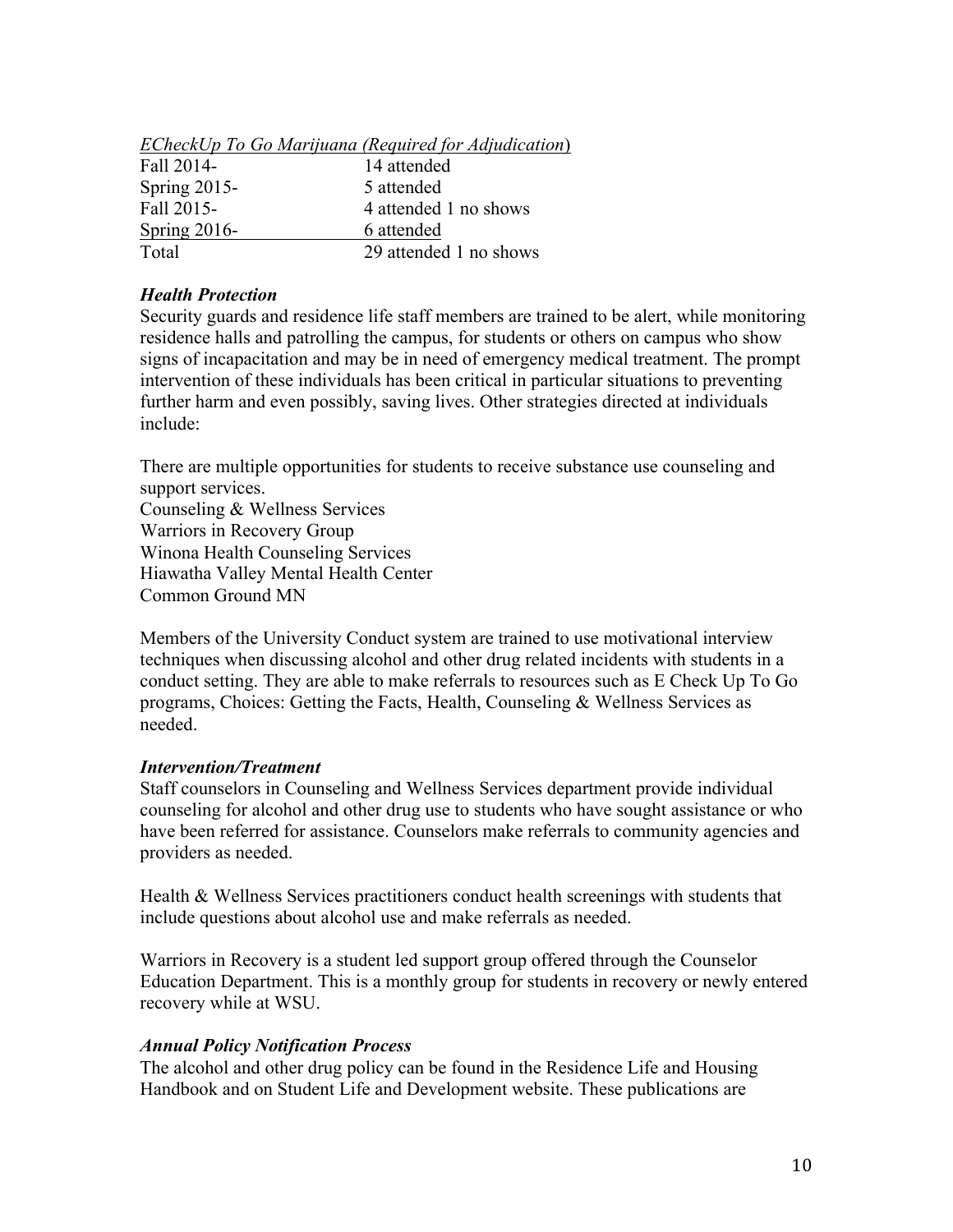available to all students and employees. *Appendix A contains the Alcohol & Other Drug Policy.* 

The policy can be found on the following websites:

- Winona State University Student Conduct Code: http://www.winona.edu/sld/studentconductcode.asp
- Winona State University Residence Life and Housing: http://www.winona.edu/housing/policy.asp

## Added 7/1/2015:

NOTE: Although the Minnesota Medical Cannabis Law and program allows seriously ill Minnesotans to use medical marijuana to treat certain conditions, the possession and use of marijuana remains illegal under federal law, including the Drug-Free Schools and Communities Act, the Controlled Substances Act, and the Campus Security Act, and Board Policy 5.18 Alcoholic Beverages or Controlled Substances on Campus. Therefore, the use, possession, production, manufacture, and distribution of marijuana continues to be prohibited while a student is on college or university owned or controlled property or any function authorized or controlled by the college or university.

## **Alcohol & Other Drug Policy**

## **I. Philosophy**

Winona State University is an environment in which the personal, social and academic growth of students is free from mind-altering chemicals including drugs and alcohol. WSU recognizes that drugs and alcohol constitute significant personal and social problems within society in general and colleges in particular. WSU supports, promotes, respects and expects adherence to federal and state laws regarding alcohol and drugs. WSU demonstrates its values concerning an excellent educational environment, encouragement of a student's maturity, and federal and state laws regarding drugs and alcohol in a variety of ways. WSU promotes and presents, to all members of the community, drug and alcohol awareness programs that address issues proactively. WSU offers a multitude of programs on student development; provides programming to students on developing the skills necessary to be effective at WSU and in life; empowers students who choose not to drink; offers easy access to services that are intended to assist students who have alcohol or drug problems; and provides students with the opportunity to choose a substance-free living and learning experience.

## **II. Winona State University Alcohol and Other Drug Policy**

Winona State University and this policy comply with and support Minnesota State Board policy, which prohibits excessive or illegal use, sale, or distribution of alcoholic beverages at Minnesota State Colleges and Universities and University-sponsored events on or off-campus.

## A. Definitions

1. Student—means all persons who: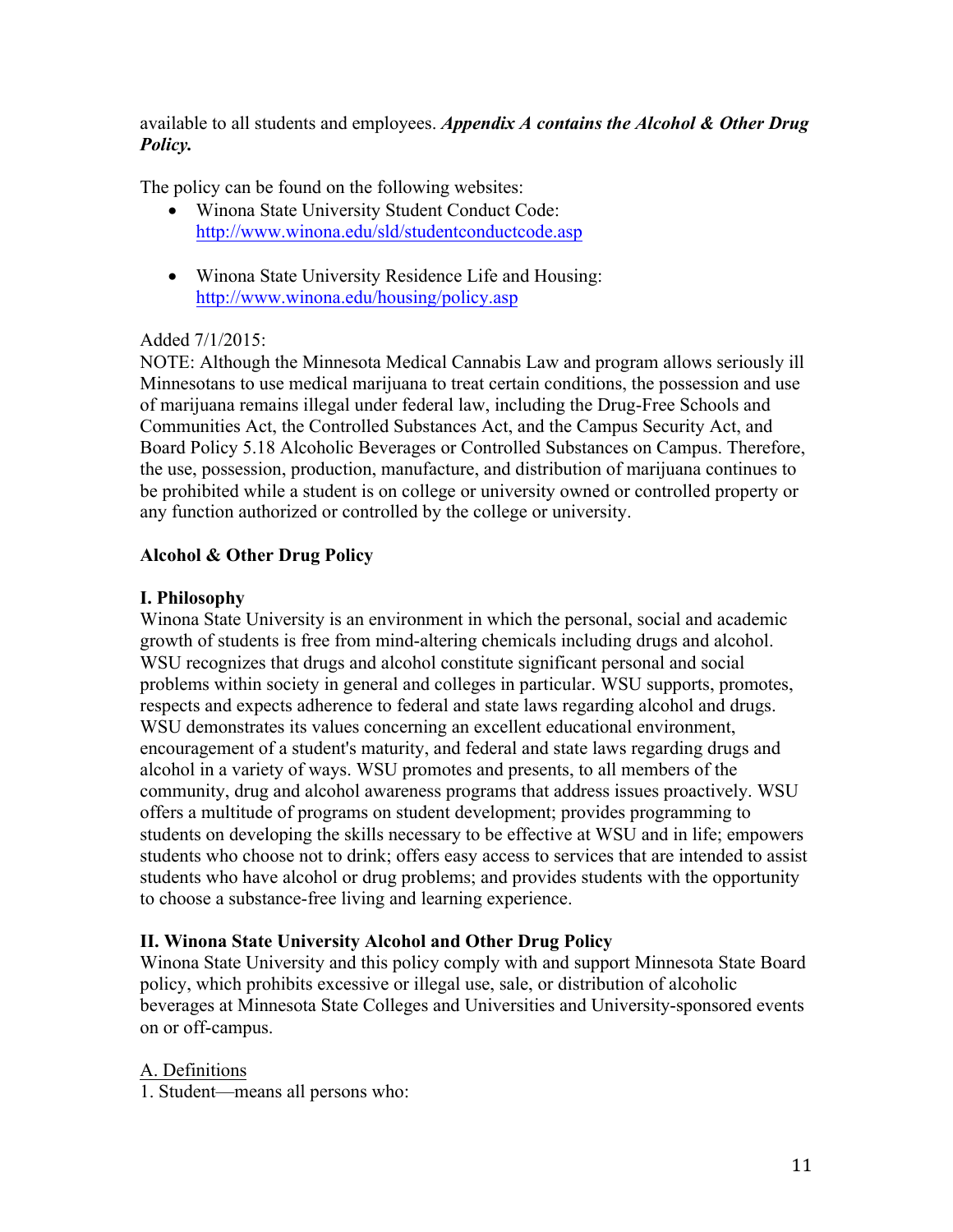a. Are enrolled in one or more courses, either credit or non-credit, through the University.

b. Withdraw, transfer or graduate, after an alleged violation of the Student Code of Conduct.

c. Are not officially enrolled for a particular term but who have a continuing relationship with the University.

d. Have been notified of their acceptance for admission or have initiated the process of application for admission or financial aid.

e. Are living in a University residence hall although not enrolled in the University.

2. University Recognized Organization: Any student group and/or organization that has successfully completed the process outlined by the Student Senate on forming a club or organization.

3. Travel Status: The period from departure until return to campus by students who have obtained travel authorization through the appropriate University representative for a University sponsored event.

4. Events: Activities that include, but are not limited to, official meetings, practices, competitions or trips involving students, registered student organizations (e.g. clubs, intramural, club sports, etc.), or intercollegiate athletic teams.

5. University Premises, Property and Facilities: Any building or property owned by Winona State University or that is controlled by the institution but owned by a third party.

6. Off-Campus Conduct: Any behavior that threatens the health or safety of our students, disrupts the educational process and/or negatively affects the University's relationship with the community.

## B. Applicability of the Policy

1. Violation of the Alcohol and Other Drug Policy, the Student Code of Conduct, Minnesota State and University policies including Residence Life policies, Technology policies and/or local, state, or federal laws regarding use, possession, or distribution of alcohol and/or other drugs, or drug paraphernalia which may result in issuance of a court summons, arrest, or referral for University conduct action or any combination of the above.

2. This policy applies to all on-campus and off-campus activities that are considered University activities, such as events and officially sanctioned field trips. This policy also applies to student organization-sponsored activities and events.

3. This policy applies to students, student groups and organizations, and their guests or visitors on University property and facilities engaged in a University activity. WSU employees should refer to the Office of Human Resources for applicable policies. 4. Violations or alleged violations of local ordinances, state or federal laws may subject student(s) and/or student organizations to conduct action by the University when these violations occur on campus, on University owned property, during a University activity or event, or when behavior on or off-campus adversely affects the University's educational, research or service functions. Examples of off-campus behavior which may be subject to University conduct action include, but are not limited to the following: underage consumption, selling or otherwise providing alcohol to underage persons; hosting underage drinking or disruptive parties; actions that threaten or endanger the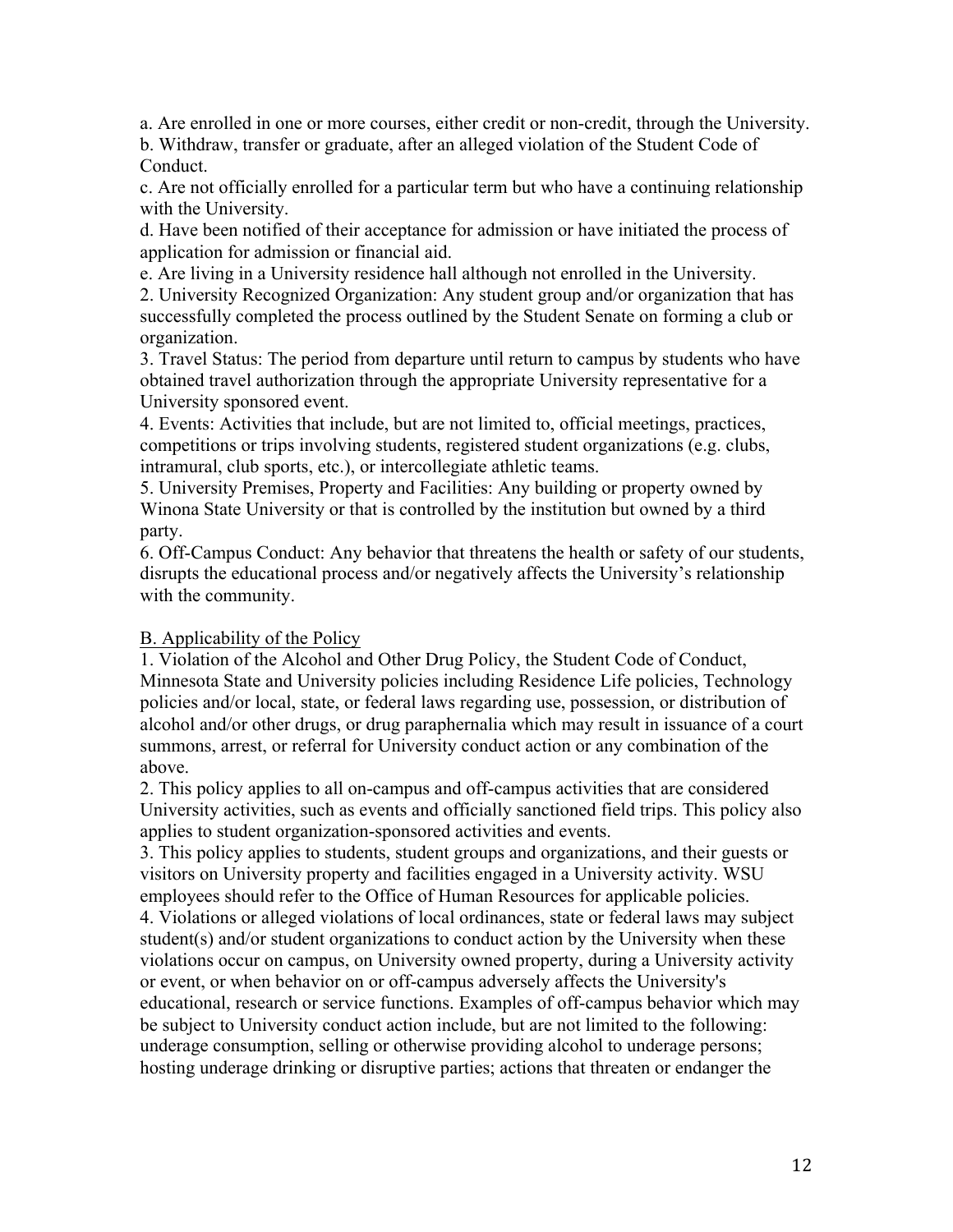health or safety of individuals; using, selling or distributing illegal drugs; sexual violence; and/or hazing.

## C. Alcohol and Other Drug Policy

1. On-Campus: The use, possession, distribution, manufacture or sale of any controlled substances, illegal drugs, or alcoholic beverage is prohibited on campus. Students may use and possess prescription drugs (including controlled substances) for which they have a valid/current prescription.

2. Off-Campus: As members of the University community, students are expected to behave responsibly and comply with the law. University community members violating civil or criminal law may be subject to University conduct procedures when that conduct occurs off-campus and adversely affects the educational, research, or service functions of the University. Unlawful behavior by individual students or student organizations should be reported to the University (i.e. President, Vice Presidents, Deans, Directors and Supervisors either verbal or in writing). If reported, the University may take appropriate conduct action. The illegal use, possession, distribution, manufacture or sale of any controlled substance, drugs, or alcoholic beverages is prohibited for individual students and/or student organizations:

- at University events on or off-campus;
- on travel status when representing the University (e.g., as a member of athletic team, sports club, Student Senate, student organizations and groups, member of a University group, delegation, etc.). Further restrictions or allowances for legal and responsible use of alcohol may apply to individual students or student groups on travel status, based on the specific program's needs and direction of the faculty or staff supervisors/ advisors.

Student leaders, faculty, staff supervisors/advisors and coaches assume responsibility for ensuring University policies and local, state, and federal laws are followed.

3. Disruptive use of alcohol and other drugs is prohibited. Disruptive use of alcohol and other drugs, regardless of where consumed or ingested, includes behavior that disrupts the University community, endangers the health or safety of self or others, results in damage to University or personal property, or requires the intervention of University or community resources. Examples of disruptive use include, but are not limited to, disorderly conduct, excessive noise, violence, threats, vandalism, or intoxication (regardless of age), that leads to intervention by University personnel, law enforcement personnel or medical personnel.

4. The public display of advertising or promotion of alcoholic beverages or illegal drugs, in University buildings or any other public campus area including all University-owned housing areas is prohibited. This includes alcohol containers, banners, lighted beer/ liquor signs, and large inflatable advertising.

5. The possession or display of alcohol "trophies," or other forms of empty alcohol containers, is not allowed on campus. The presence of empty containers, devices designed or intended to be used for the rapid consumption of alcohol (i.e., races, games, etc.), or drug paraphernalia, is prohibited. Possessing any of these materials may be considered evidence of use, consumption, or distribution.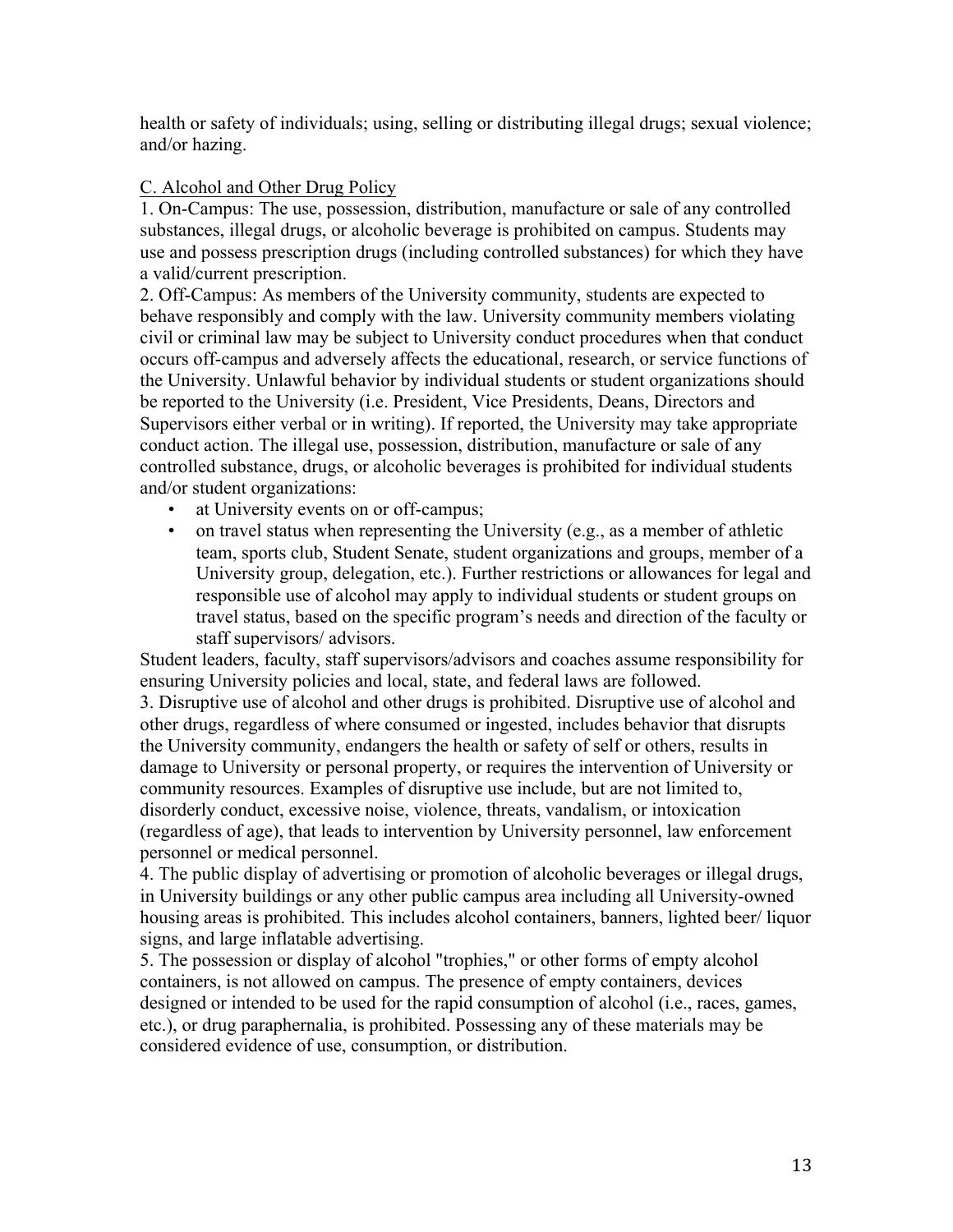6. The following advertising and promotional activities are prohibited for any student, University employee, registered student organization, or University office, department or program:

a. Using alcoholic beverages as awards or prizes in connection with University events; b. Providing promotional items or advertising associated with alcohol and illegal drugs at University sponsored student events. This includes, but is not limited to, such items promoting alcohol or drug use on cups, shirts, beverage can coolers, or any other items advertising or promoting alcohol or illegal drug use;

c. Advertising alcohol and/or illegal drugs in University controlled or affiliated publications, or on University premises, including University affiliated web sites;

d. Advertising that includes brand names, logos, prices, visual images or phrases that refer to consumption of alcoholic beverages and use of illegal drugs;

e. Use of alcohol for recruiting and student organization fund-raising activities and events;

f. Purchasing alcohol and other drugs with University or organization funds, including student activities fee allocations; and

g. Consuming or transporting alcohol and other drugs in University vehicles.

D. Exceptions to these policies

1. An exception for instructional purposes in accordance with Minnesota State Board Policy 5.18 allows for the use of alcohol in laboratory and classroom instruction or experiments.

2. Students may use and possess prescription drugs (including controlled substances) for which they have a valid/current prescription.

3. The Chancellor or the Office of the Chancellor, and the President of Winona State University have delegated authority to approve use of alcohol at specific special events on campus or University sponsored events off campus. Approval shall be consistent with the Alcohol and Other Drug Policy and with Minnesota State procedures. The procedures shall address the following: compliance with local ordinances and state law relating to sale; possession or consumption of alcohol; providing adequate dram shop/public liability insurance; and any other matters deemed necessary. Students who are of legal age to consume alcohol may choose to do so at these events.

4. Students studying abroad are expected to comply with the laws of the foreign country and the policies of the host institution or sponsoring program. Additionally, all enrolled students, including students who are studying abroad, must abide by all University policies, including but not limited to the Student Code of Conduct.

5. The University recognizes that various violations of the Student Code of Conduct involve use of alcohol. The University encourages the reporting of conduct violations such as sexual assault, hazing, physical violence, harassment and others and, therefore, the University may choose not to hold students accountable for Student Code of Conduct violations related to alcohol and other drugs when a more serious violation/crime has occurred.

E. Additional Information and Resources

1. Prevention, counseling, treatment services, and referrals.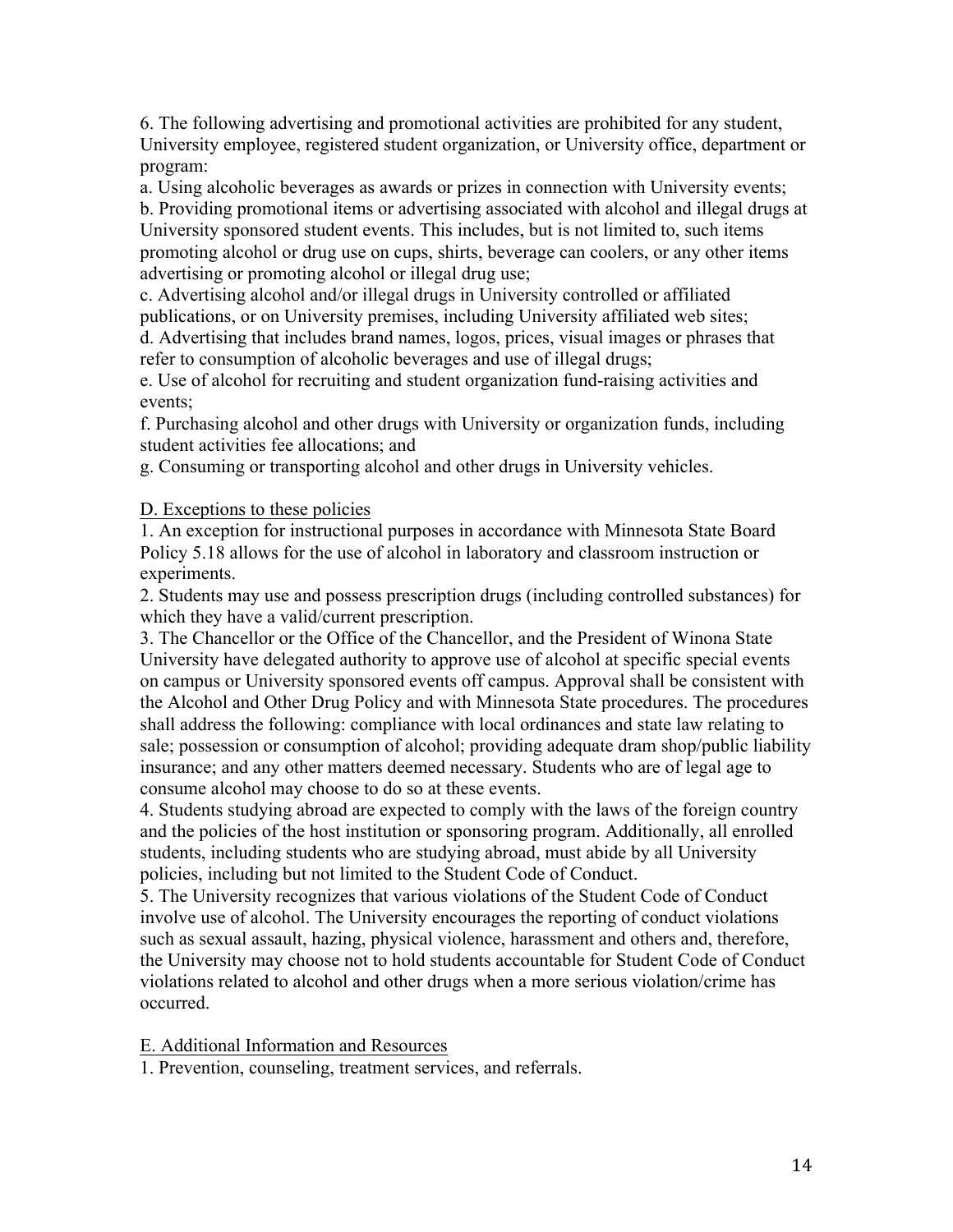The University recognizes that chemical abuse and chemical dependency impact academic and personal success. This policy is not designed to discourage people from seeking counseling or rehabilitation.

Assistance and information are available on campus at Health & Wellness Services and/or the Counseling Center (Integrated Wellness Complex). Off campus resources include Winona Health, Hiawatha Mental Health Center, or First Call for Help - 800.362.8255.

Information about the health risks associated with the use and abuse of alcohol and other drugs can be obtained at Health & Wellness Services or through the Health & Wellness Promotion Coordinator. In addition, WSU offers programs to students during New Student Orientation, in Residence Halls, and through classroom presentations.

## Know the Health Risks:

**Depressants** - Alcohol is the most widely used depressant, but this category also includes barbiturates, tranquilizers, and methaqualone. These drugs act as a central nervous system depressant and cause slowed reaction time, impaired coordination, slurred speech, and impaired decision making. These drugs are addictive and abuse may result in overdose with coma and death as possible consequences.

**Stimulants** - Cocaine, diet pills, amphetamines, and ecstasy. These drugs stimulate the central nervous system and cause excitation, increased pulse, respiration and blood pressure. Abuse can lead to malnutrition, extreme agitation, convulsions and possible death.

**Marijuana** - THC is the psychoactive chemical in this plant. It can cause increased heart and pulse rate, increased appetite, an altered sense of time, impaired memory and decreased concentration, reaction time and coordination.

**Hallucinogens** - This classification of psychoactive drugs includes LSD, Psilocybin, peyote, PCP, and other amphetamine based derivatives. Use of these drugs can create visual hallucinations, altered perception of one's own body, agitation, paranoia, and hyperactivity.

**Narcotics** - These drugs are primarily pain relievers such as codeine, morphine, darvon, heroin, demerol and percodan. Use of these drugs produces euphoria, drowsiness, slowed respiration, clammy skin, nausea, and possibly death.

**Solvents/Inhalants** - These are toxic chemicals that are found in common household and industrial products and can be abused through the use of inhaling the fumes. This activity brings about a feeling of lightheadedness, euphoria, loss of appetite, forgetfulness, headache, nausea, flushed, dizziness and possibly death by heart or respiratory failure.

**Predatory/date rape/club drugs** - Drugs used for this purpose are typically central nervous system depressants such as rohypnol, ketamine, and GHB. These drugs can cause muscle relaxation, loss of consciousness and blackouts.